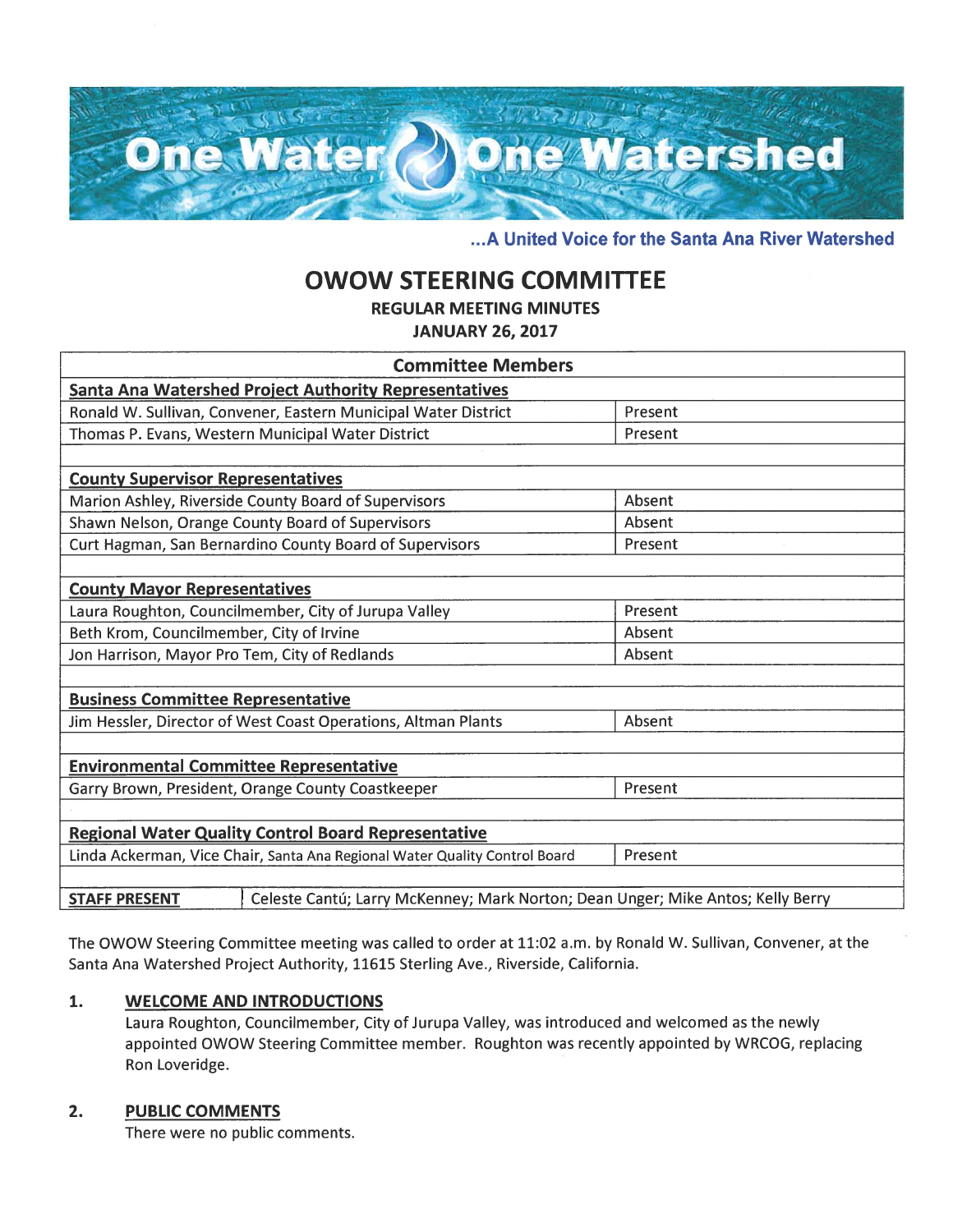

# **3. APPROVE MEETING MINUTES – October 20, 2017**

Marsha Westropp, OCWD, noted two particular comments she made during the October 20, 2016 meeting relating to Agenda Item 4.E., and requested inclusion of her comments in the meeting minutes. Specifically: (1) she had stated that OCWD and other Orange County stakeholders had not begun the process of seeking acceptance as a region and had not decided to become a separate IRWM region, and (2) she had stated for clarification purposes that correspondence sent to SAWPA on behalf of the Orange County stakeholders was not an indication of their lack of interest to seek a dialog and to resolve our conflicts by continuing to talk with the rest of the stakeholders in the OWOW process. Convener Sullivan concurred with her request, and called for a motion approving the minutes as amended.

**MOVED,** approve the October 20, 2017 meeting minutes, as amended.

| Result:        | Adopted (Passed; 5-0-1)                  |
|----------------|------------------------------------------|
| Motion/Second: | Evans/Brown                              |
| Aves:          | Ackerman, Brown, Evans, Hagman, Sullivan |
| Navs:          | None                                     |
| Abstentions:   | Roughton                                 |
| Absent:        | None                                     |
|                |                                          |

# **4. NEW BUSINESS**

## **A. OWOW Pillar Structure, Chairpersons, Roles (SC#2017.4)**

Mike Antos provided a PowerPoint presentation on the OWOW Pillar Structure and provided information on two individuals recruited to serve as new Pillar chairpersons. Gil Navarro, Alternate SAWPA Commissioner, has stepped forward to take on the role of Disadvantaged & Tribal Communities Pillar Chair. Former Pillar Chair Susan Longville has assumed her role as newly elected SAWPA Commission Chair, where she will concentrate her time. Gil Navarro's experience in community advocacy will be highly valued. Ken Gutierrez, retired from City of Riverside planning, has been recruited to assist as the Land Use and Water Planning Pillar Chair. The Pillars will be engaged in the OWOW Plan update 2018, and a kick-off meeting will be held February 23, 2017. Antos reviewed Pillar missions and scopes of work, common among them ensuring compliance with the new standards, and sought Committee input for the February 23, 2017 meeting. Committee Members suggested using more specific language defining the mission and tasks of each Pillar.

Committee Member Roughton suggested contacting the Planning Director for the City of Jurupa Valley relative to the environment justice element of land use planning. Relative to climate change, Roughton noted WRCOG has a climate change action plan she recommended staff review. Committee Member Hagman recommended reaching out to SBCOG.

Convener Sullivan requested staff provide to the Committee at the next meeting a recap of the participants by county in order to ensure participation is not unbalanced; the OWOW process needs a balanced view, not just San Bernardino and Riverside counties. Committee Member Roughton requested staff include more specific information than just an individual's name when reporting to the Committee, in order to assist the newer members of the Committee. Committee Member Brown requested a future presentation to the Committee providing an overview of the process and how it is working – how the Pillars influence the Plan, how the Plan influences recommendations and decisions on the allocation of funding.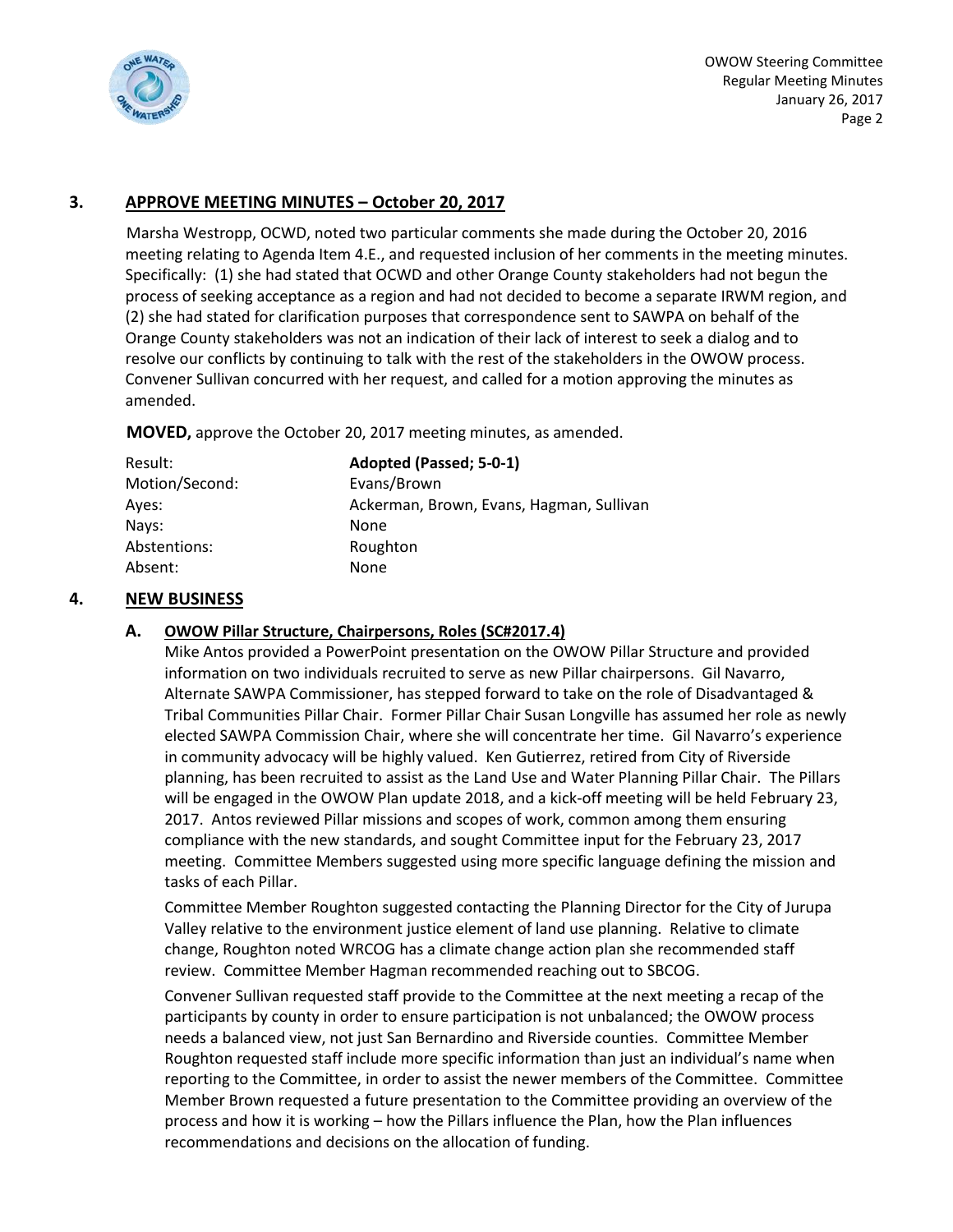

 $\mathcal{F}$ 

**MOVED**, approve Gil Navarro as the Disadvantaged & Tribal Communities Pillar Chair and Ken Gutierrez as the Land Use and Water Planning Pillar Chair.

| Result:        | Adopted (Passed; 6-0)                              |
|----------------|----------------------------------------------------|
| Motion/Second: | Evans/Brown                                        |
| Ayes:          | Ackerman, Brown, Evans, Hagman, Roughton, Sullivan |
| Nays:          | None                                               |
| Abstentions:   | <b>None</b>                                        |
| Absent:        | None                                               |

### **B. DWR Tribal Policy Advisor (SC#2017.5)**

Mike Antos provided a PowerPoint presentation recommending the Committee direct staff to invite the DWR Tribal Policy Advisor to make a presentation at a future OWOW Steering Committee meeting.

MOVED, direct SAWPA staff to invite the DWR Tribal Policy Advisor to present before the OWOW Steering Committee at an upcoming meeting.

| Result:        | <b>Adopted (Unanimously; 6-0)</b>                  |
|----------------|----------------------------------------------------|
| Motion/Second: | Hagman/Ackerman                                    |
| Ayes:          | Ackerman, Brown, Evans, Hagman, Roughton, Sullivan |
| Nays:          | None                                               |
| Abstentions:   | <b>None</b>                                        |
| Absent:        | <b>None</b>                                        |

Committee Member Evans left the meeting at 11:45 a.m., and did not return.

#### 5. **INFORMATIONAL ITEMS**

#### Report on IRWM Roundtable Regions Summit (SC#2017.1) А.

Mark Norton provided a PowerPoint presentation with a report on the IRWM Roundtable of Regions Summit on January 12, 2017. Norton shared a schedule outlining future Prop 1 IRWM and related grants. Release of DWR's Strategic Plan is anticipated in March 2017.

#### **B.** Disadvantaged Communities Involvement Program Update (SC#2017.2)

Mike Antos provided an oral update. The kick-off meeting is scheduled for the afternoon of January 26, 2017. Progress reports will be provided at future meetings.

#### $C_{1}$ **IRWM Planning Grant Award (SC#2017.3)**

The grant has been submitted and was successful; \$250,000 will be forthcoming to support the OWOW Plan update.

### Update on 2017 OWOW Conference (May 25 | Ontario Convention Center) D.

The theme of the 2017 OWOW Conference will be Working Together to Make a Finite Resource Infinite. John Fleck, author of Water is for Fighting and Other Myths About Water in the West has been invited as the keynote speaker.

### Ε. **Correspondence from Orange County Stakeholders**

The most recent responsive correspondence from SAWPA to the Orange County stakeholders was included in the packet materials, as well as copies of earlier correspondence.